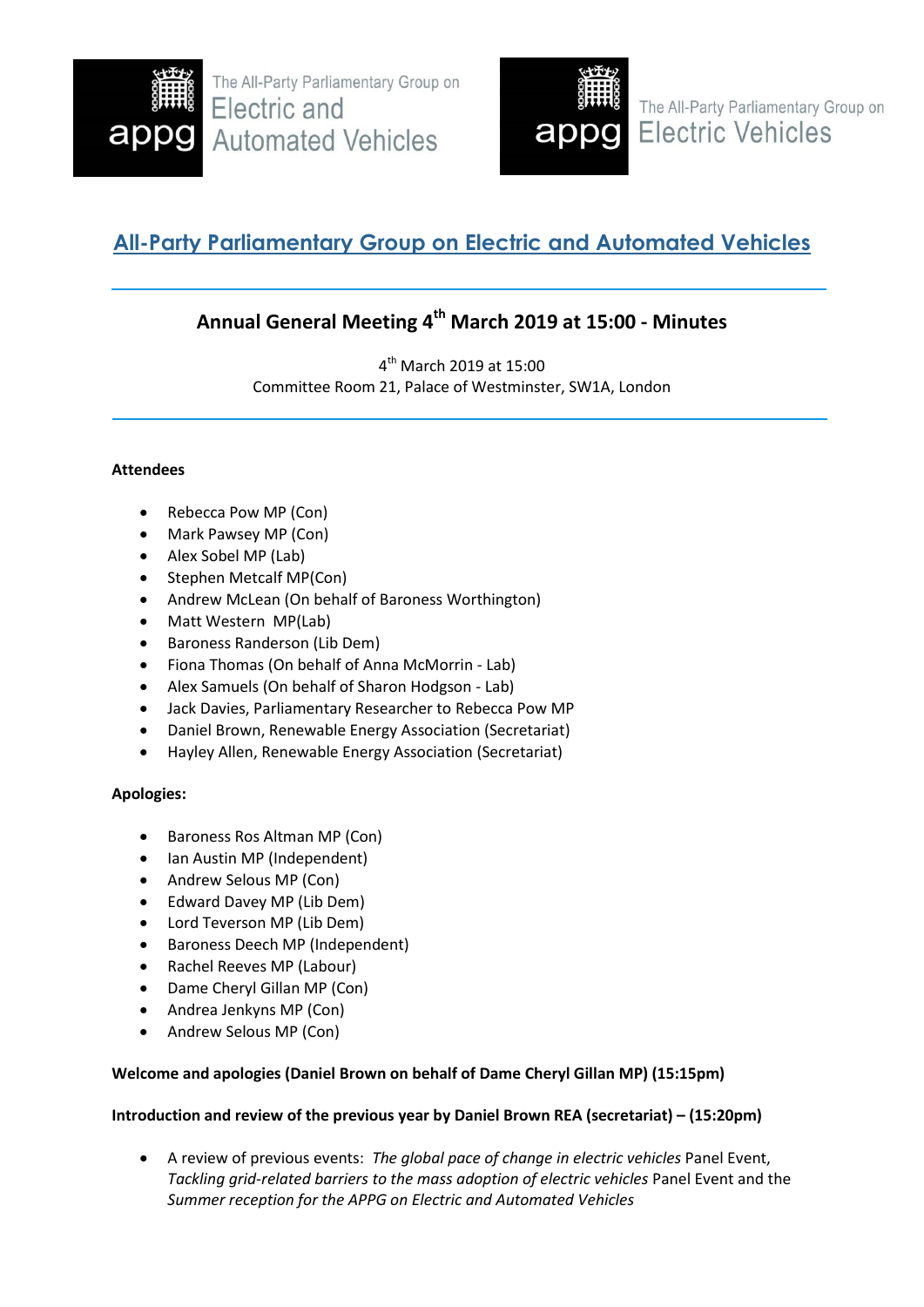# **Policies update from Daniel Brown REA (secretariat) – (15:20pm)**

Three key things to be aware of for 2019:

- The future of manufacturing of batteries and EVs in the UK. Proposals considering a joint £1.7bn factory to build electric batteries for Britain's biggest car makers could change the future of car manufacturing in the UK. The issue of electric vehicle availability and manufacturing in the UK is likely to be an emerging 2019 theme.
- The transition towards smart charging and the progress of the Government's EV Energy Taskforce will be increasingly discussed, particularly once the Taskforce reports in the summer and secondary legislation stemming from the Automated and Electric Vehicles Act is released.
- The interoperability of public (and to a certain extend domestic) charge point networks. Some of this is following on from a the 'Wiggin Bill' raised by Bill Wiggins MP and a recent [report from the REA.](http://www.r-e-a.net/upload/rea_interoperability_of_public_ev_charging_in_the_uk_-_report_-_27_feb_2019_-_f1.pdf) Other issues with public and domestic charging networks will could also arise in 2019, including grid and installation issues.

#### **Election of Chair (15:25pm)**

Matt Western MP moves that Rebecca Pow MP becomes the new Chair for the APPG on Electric and Automated Vehicles. Motion seconded and carried.

#### **Election of Chair & Officers (15.30pm)**

Rebecca Pow MP moves to approve the following Officers:

- Rt Hon Dame Cheryl Gillan MP (Con)
- Sharon Hodgson MP (Lab)
- Ian Austin MP (Independent)
- Andrew Selous MP (Con)
- Lord Teverson (Lib Dem)
- Anna McMorrin MP (Lab)
- Bernard Jenkins MP (Con)
- Alex Sobel MP (Lab)
- Matt Western MP (Lab)

Motion carried.

#### **Review of financial information (15:35pm)**

Rebecca Pow MP moves to approve income and expenditure statement for 2017/18 as proposed (carried). The income and expenditure statemen[t can be found here.](http://www.r-e-a.net/upload/appg_eavs_-_income_and_expend_statement_2019.pdf)

Agreement that the REA should carry on as the group's secretariat.

#### **Proposition to change the APPG's name (15:40pm)**

Rebecca Pow MP moves to change the name of the APPG from APPG on Electric and Automated Vehicles to APPG on Electric Vehicles.

Stephen Metcalf MP and Alex Sobel MP raised the issue of artificial intelligence requesting this aspect of Automated Vehicles to be carried over in the group's scope if the name is to be changed.